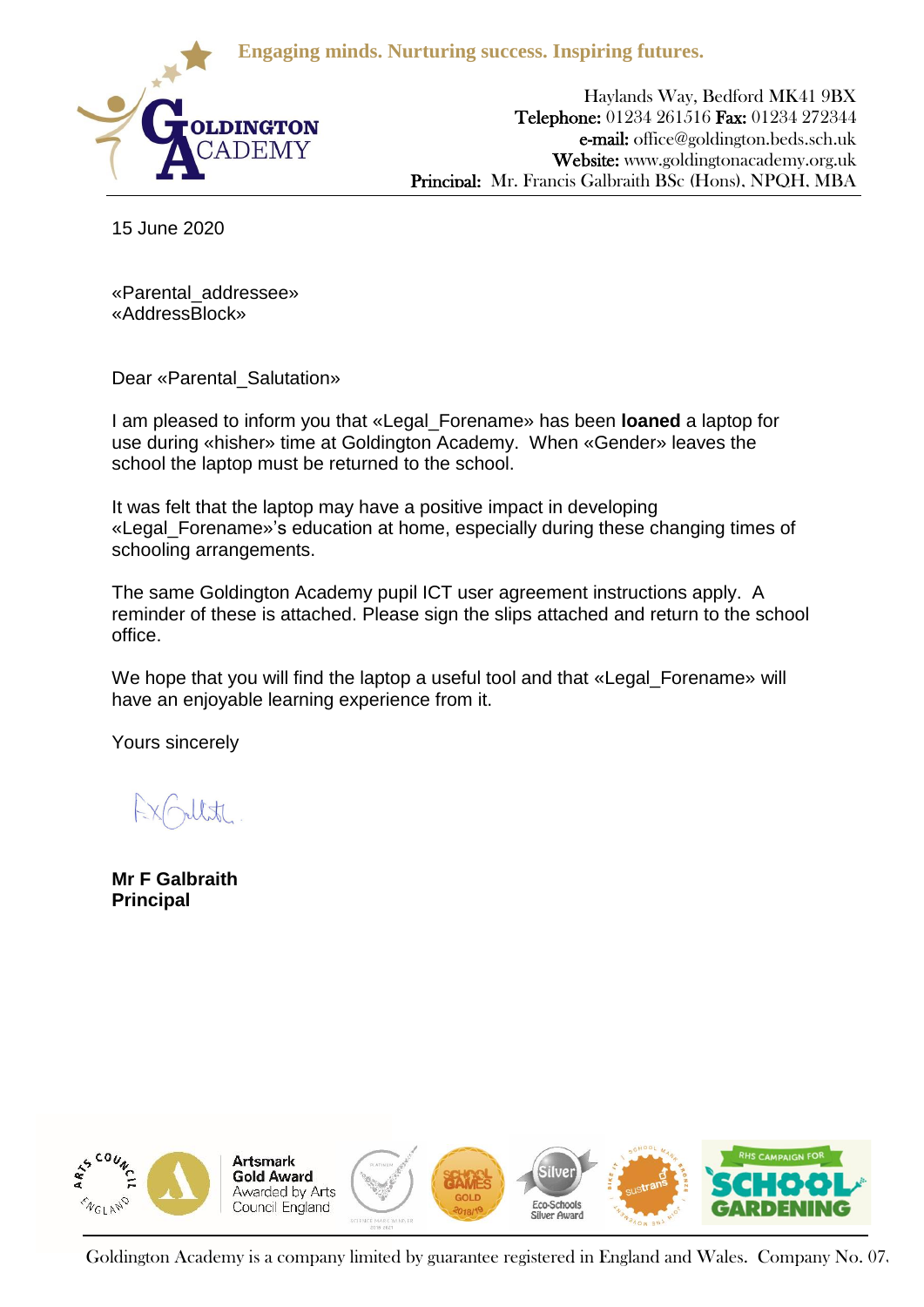# **Re. ICT Acceptable Use Policy (AUP)**

ICT including the Internet, learning platforms and email have become an important part of learning in our school. We expect all pupils to be safe and responsible when using any ICT. It is essential that pupils are aware of e-Safety and know how to stay safe when using ICT.

The school has devised an 'ICT Acceptable Use Policy' (see overleaf) to ensure that everyone stays safe and has a positive experience when using ICT. Please read through the policy and discuss the rules with your child. By returning the attached form signed by you and your child, you are accepting the rules for ICT usage in school.

We would like all pupils to have access to the same resources and we are asking for your parental consent so that your child can use the Internet whilst at school. If we do not receive the consent form, your child will not be able to use the full resources available to them.

If you have any queries, then please contact Ms Fearon [fearont@goldington.beds.sch.uk](mailto:fearont@goldington.beds.sch.uk)

Please return the form to school as soon as possible for our records.

Yours sincerely

*M Latchman*

**Mr M Latchman Head of Computing**